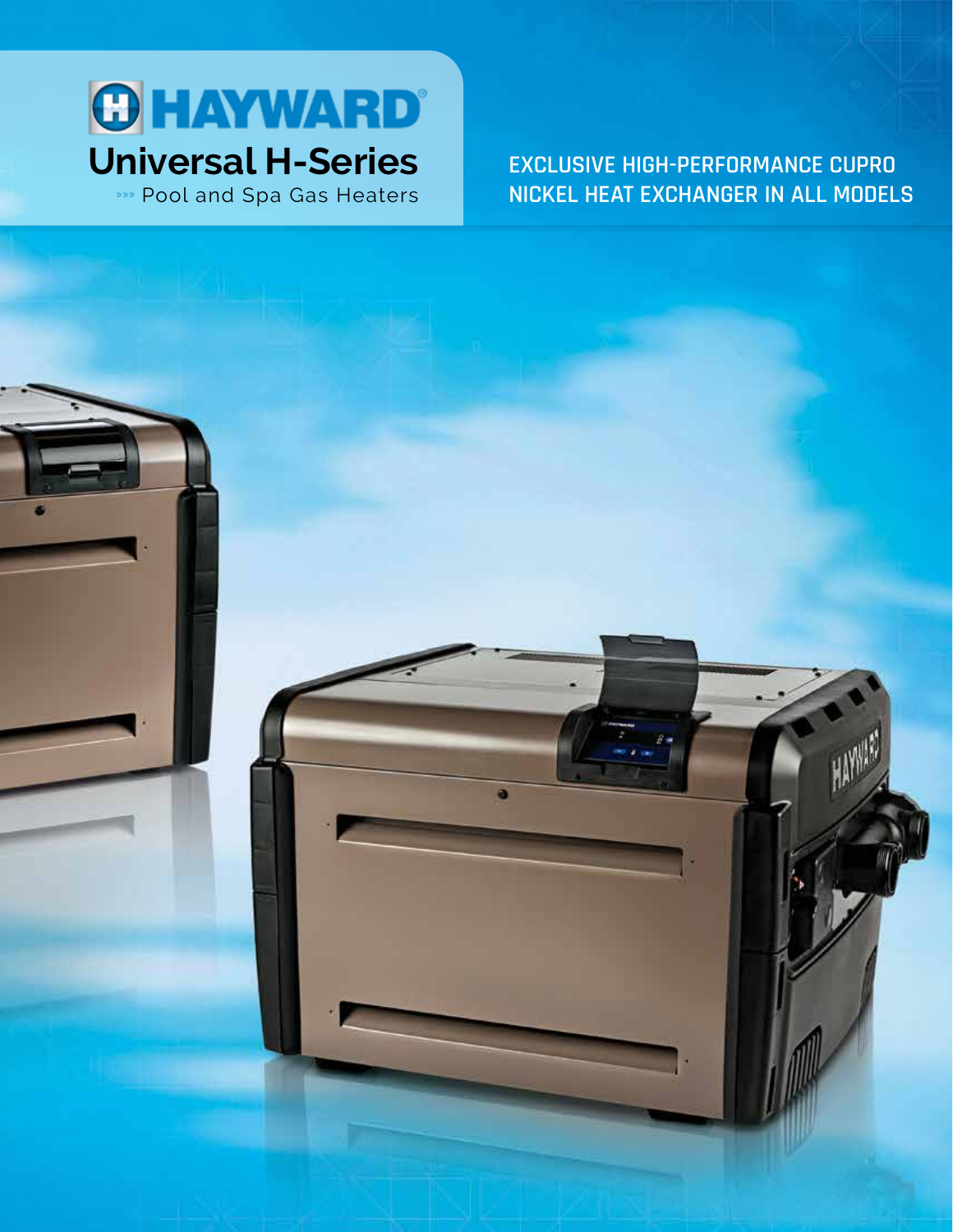# POOL PARTIES AREN'T JUST FOR SUMMER.



**Front-panel-only access** provides easy service and maintenance, avoiding the problems and costs associated with frontand-back-panel access heaters

**Universal junction boxes** on left and right sides make electrical and automation installation simple and convenient

**Intuitive control pad** with protective cover is always easy to read and operate

H400FD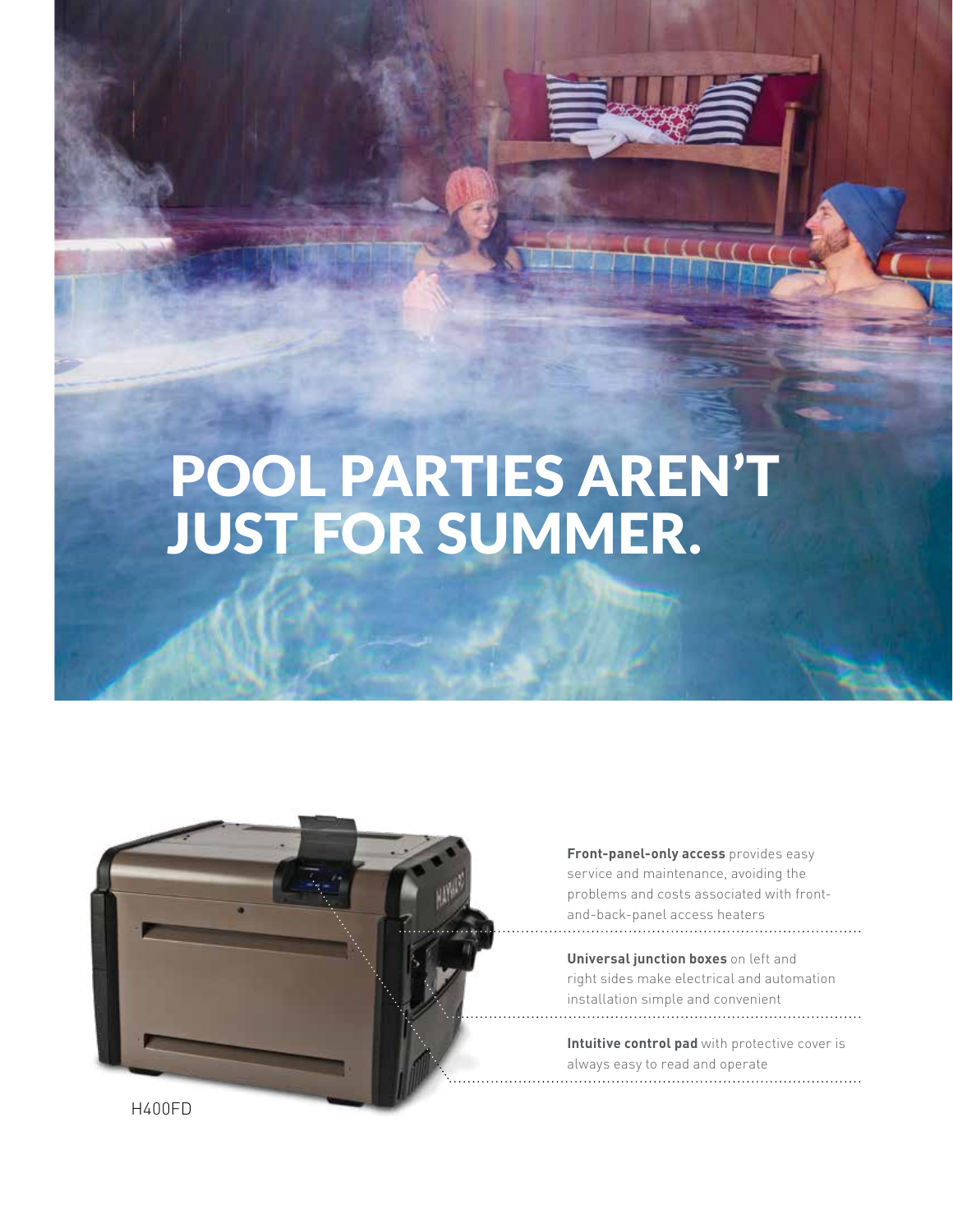

# Universal H-Series heaters provide reliable, long-lasting comfort.



#### DURABILITY COMES STANDARD

Built with a durable cupro nickel heat exchanger, Universal H-Series heaters offer exceptional protection against corrosion and premature failure caused by unbalanced water chemistry, ensuring you get season after season of premium heating performance.



#### FAST, EFFICIENT PERFORMANCE

Universal H-Series heaters boast industry-leading hydraulic performance coupled with lightning-fast speed-to-heat capability. In fact, the powerful 500,000 BTU model is the fastest in its class, giving you less time to wait and more time in the water.



#### EASY ON THE ENVIRONMENT

Designed with "totally managed" water flow, Universal H-Series heaters save energy (and money) by reducing pump run time. Their low NOx emissions meet air quality standards in all low-NOx areas, so you can rest easy knowing their environmental impact is low.



## PREMIUM QUALITY WITHOUT THE PREMIUM PRICE.

While other manufacturers make you spend hundreds of dollars to upgrade to the performance and reliability of a cupro nickel heat exchanger, Universal H-Series heaters include them at no extra charge giving you total peace of mind without any added costs.

### $\cdot$  TRY IT WITH  $\, \cdots \,$



Double your comfort by pairing your Universal H-Series heater with **AquaRite® 900**—the longest-lasting version of the world's best-selling salt chlorination system. AquaRite 900 creates luxuriously soft water without harsh chemicals, and with a Universal H-Series heater, you'll get to enjoy incomparable water quality all year long.